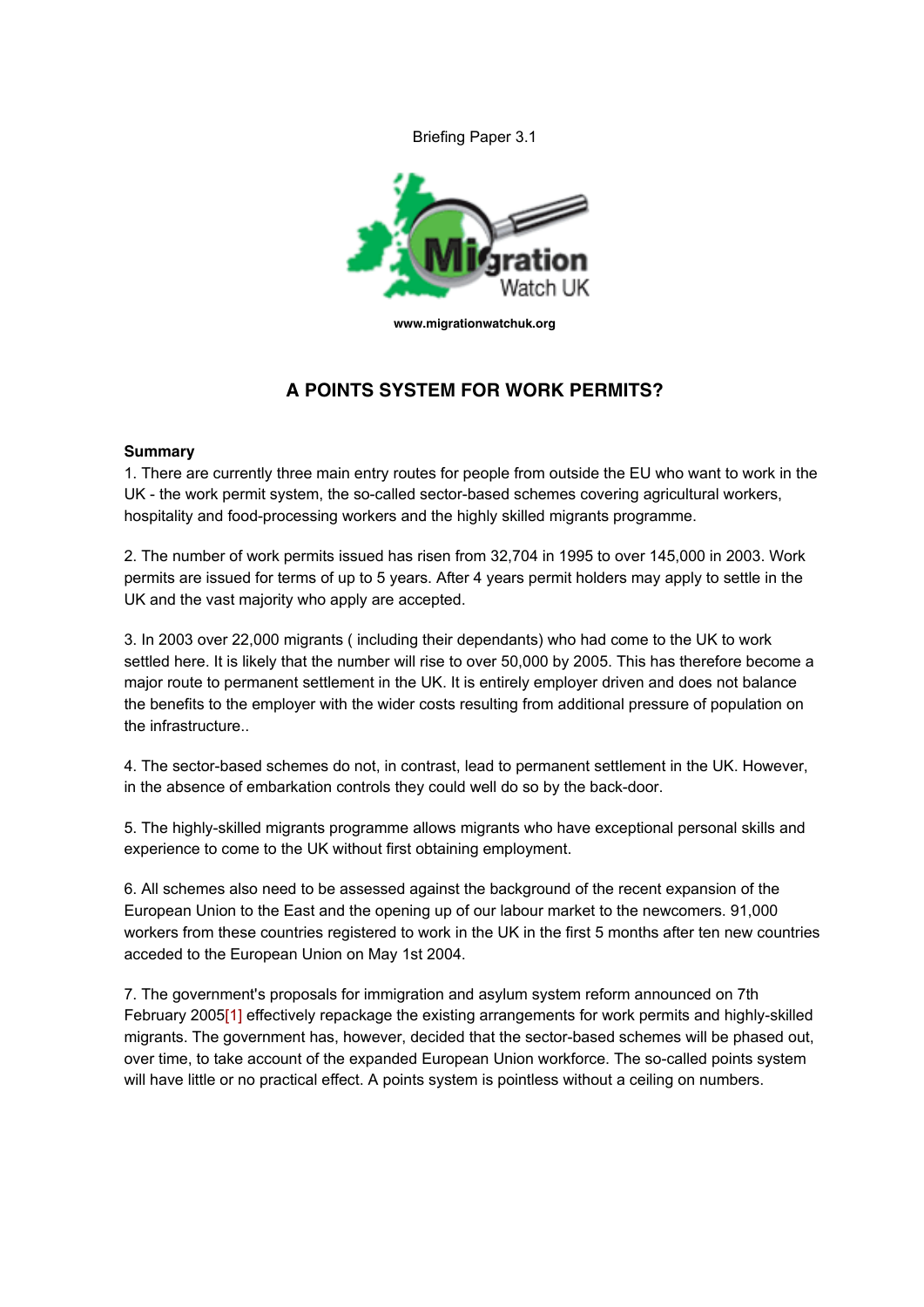#### **Overview of the work permit schemes**

7. The main mechanism for managing labour immigration to the UK is the work permit system. In recent years this has expanded considerably and there are now four main elements to the scheme; the main work permits system, the Seasonal Agricultural Workers Scheme (SAWS); the Sectors Based Scheme (SBS); and the Highly Skilled Migrants Programme (HSMP). The first two of these have been in existence for many years but both have been expanded very rapidly in recent years. Over four times the number of work permits were approved in 2003 in comparison with 1995 ( 145,351[2] approvals compared with 32,704).[3] .

8.The quota for SAWS was 10,000 throughout the 1990's, rose to 15,200 in 2001 and was set at 25,000 in 2003. The quota under this scheme has subsequently been cut by 35% to 16,250 to allow for the accession to the EU of Eastern European countries, from where many SAWS workers were drawn.

9. The Sectors Based Schemes were introduced in May 2003 in food processing and hospitality each with a quota of 10,000. The quotas for each scheme have subsequently been cut by 25% to 7,500 to allow for the entry of the accession countries to the EU.

10.The Highly Skilled Migrant Programme was launched in January 2002 to allow individuals with exceptional personal skills and experience to come to the UK to seek and to take work or selfemployment. Between January 2002 and June 2004 nearly 20,000 applications had been submitted and 6,363 had been approved.[4]

11. These schemes are described in more detail in the following paragraphs.

### **The main work permits system**

12. Work permits are required to enable most foreigners, apart from EU nationals, to work in the UK. Permits are granted for a period of up to 5 years. At the end of 4 years permit holders may apply for permanent settlement in the UK. The indications are that over 95% of such applications have been accepted in each of the years from 1997-2002.[5] This dipped slightly to 92.5% in 2003.[6]

13. There is no quota for the numbers of work permits issued - the system is driven entirely by demand from UK based employers who are responsible for making all work permit applications.

14. Following a review conducted in 2000, the Government determined to streamline the work permit system so that it could help to fulfil two objectives:

- a) to ensure that the UK has the people it needs to prosper in the world economy; and
- b) to open up opportunities to allow people who want to work here, and can contribute to our Society, to do so without attempting to use illegal routes.
- 15. The broad eligibility criteria for obtaining a work permit are: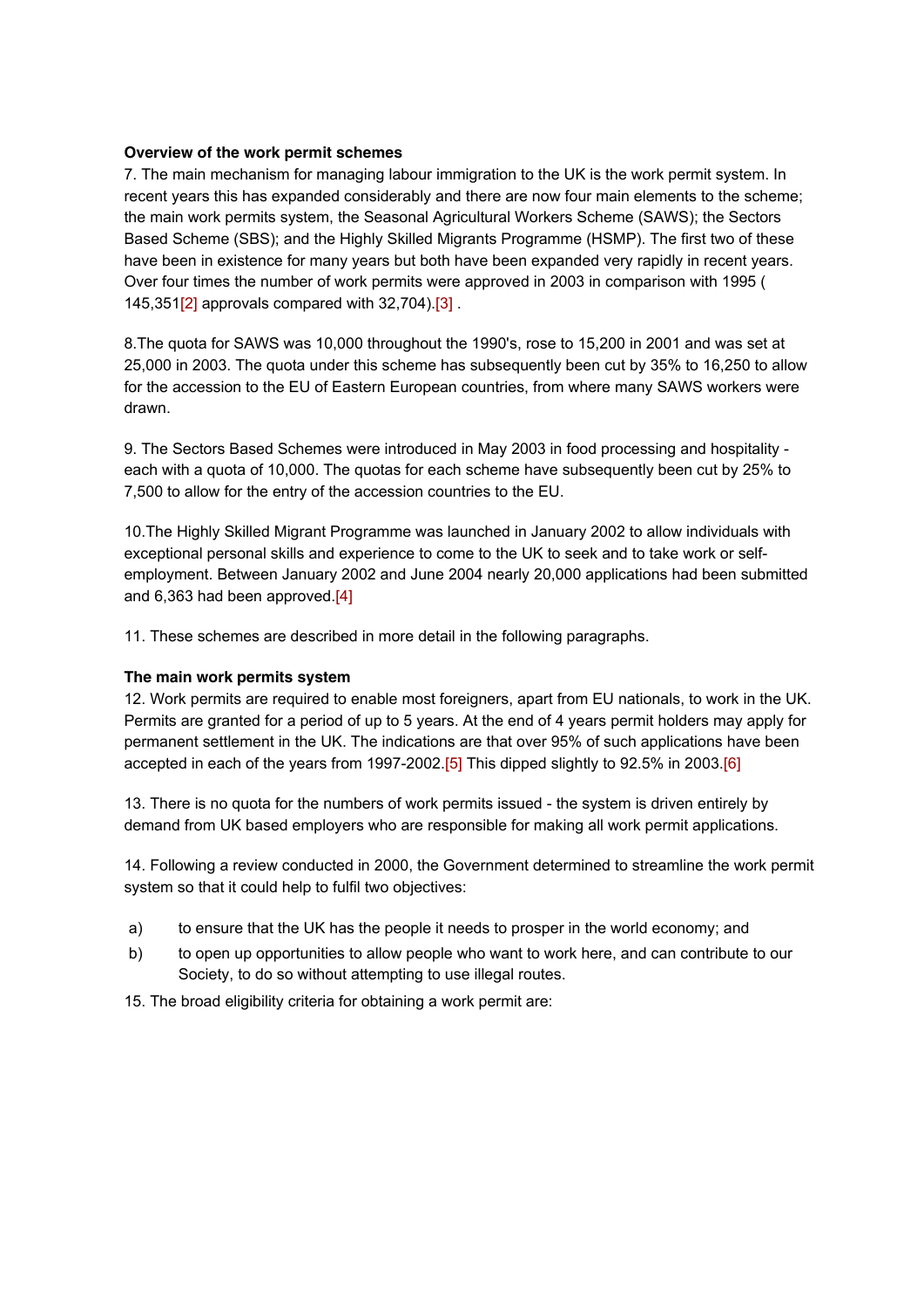- a) Employers need to demonstrate that they have a trading presence in the UK.
- b) There must be a genuine vacancy.
- c) The overseas national must be qualified and/or have experience to NVQ level 3 or above.
- d) There must be no suitable resident worker available. This test is waived for designated shortage workers - currently covering a list of engineering and medical occupations, teachers, vets, actuaries and Civil Aviation Authority (CAA) licensed aircraft engineers. It also included IT professionals until September 2002.
- e) The pay should be at least equal to that normally given for similar work.

16. There is relatively little post-entry control on the type of work that permit holders actually do, nor on switching between jobs.

17. Applications for work permits are considered by Work Permits (UK) which is part of the Home Office. The turn round standard for processing applications is that 90% of complete applications will be decided within one day of receipt. Until January 2001, 70% of complete applications were decided within one week of receipt. However, it is possible that the standard of checking is not as rigorous as it once was - despite the very large rise in the numbers of applications the percentage of applications refused declined steadily from 12.5% in 1995 to 5.4% in 2000. It did, however, rise again to 8.9% in 2002. [7]

| Occupational group                                  | 2000-2002 | 2002 alone |
|-----------------------------------------------------|-----------|------------|
| Health and medical services                         | 24.1%     | 25.1%      |
| Computer Services                                   | 17.2%     | 14.1%      |
| Administration, business and management services    | 12.7%     | 12.6%      |
| Education and cultural activities                   | 8.4%      | 9.2%       |
| <b>Financial services</b>                           | $8.0\%$   | 5.7%       |
| Hospitality, hotels, catering<br>and other services | 6.9%      | 11.4%      |
| Entertainment and leisure services                  | 5.6%      | 5.0%       |

18. In the 3 years 2000-2002, and in 2002 alone, the main occupational groups of those granted work permits were: [8]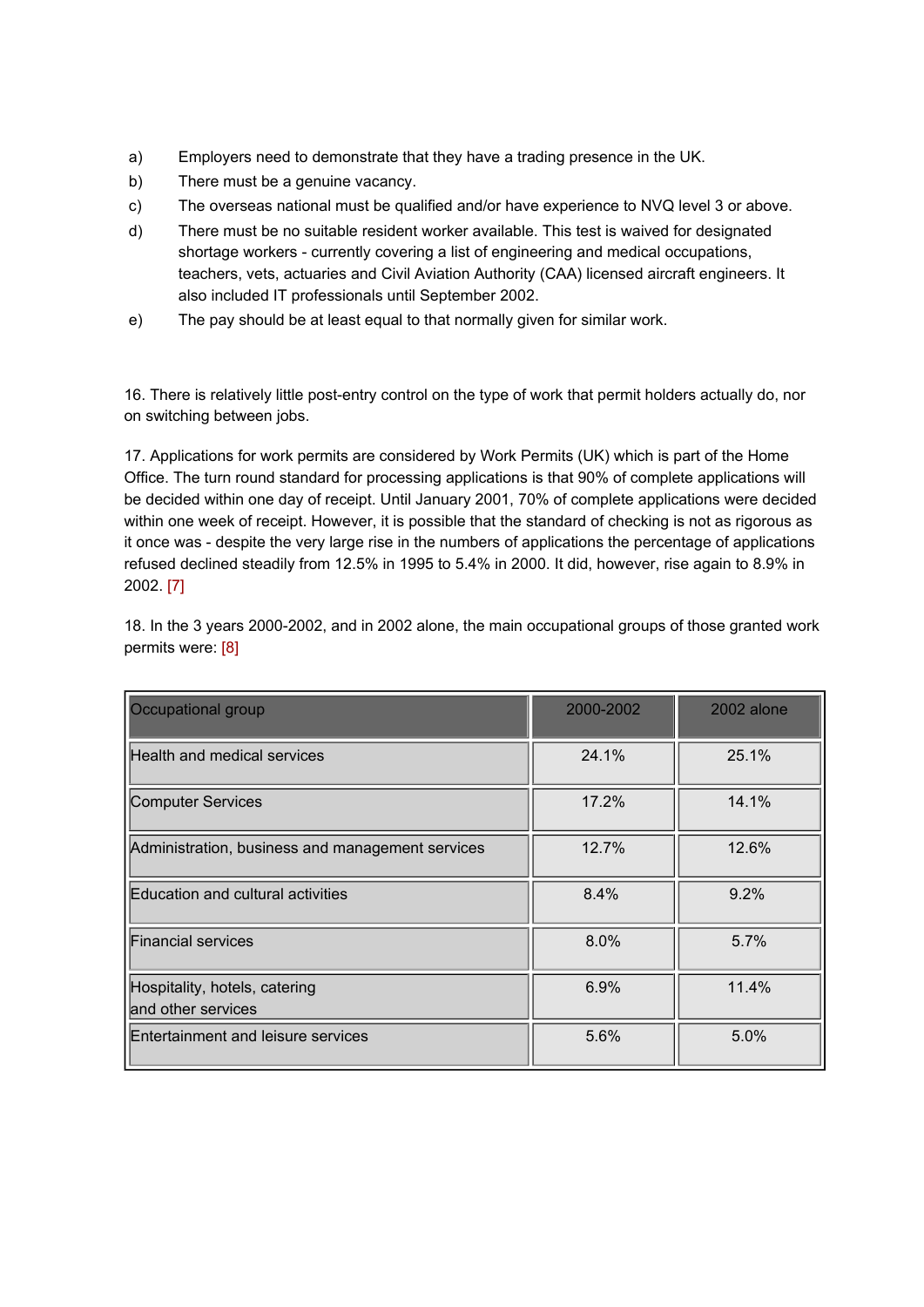19. The source countries for work permit holders have changed significantly over recent years. In 1995 to 1998 the Old Commonwealth countries, the United States and Japan accounted for at least 53% of applications in each year. By 2002 their share of work permits issued had fallen to 34%. There has been a corresponding increase in the number of permits issued to third world countries with work permit grants from India rising from 8.3% of all grants in 1995 to 21.4% in 2002 and grants from the Philippines rising from 0.3% to 7.7% of all grants in this period [9]. This is likely to affect the eventual rates of permanent settlement in the UK. A recent Office for National Statistics (ONS) study [10] has found that during the 1970's, 1980's and 1990's between half and two-thirds of migrants to the UK who were born in the EU, North America and Oceania emigrated from the UK within 5 years compared with only 15% of those born in the Indian sub-continent.

20. Below we show graphically how the number of work permits issued has risen over the period 1993 to 2002[11] and the corresponding, but delayed, increase in settlement of work permit holders in the UK. (The data for work permits issued excludes dependants). The numbers in the settlement chart from 2003 onwards show projections of the numbers likely to settle if the trends of 1990-2002 continue[12]. (The 2003 settlement figure for work-related migration was 22,390[13] compared with the projected total using this method of 22,700) The data on grants of settlement made as a result of four or more years of work permit employment also excludes those who came to work but were able to settle here under a different category, e.g. by getting married whilst in the UK.

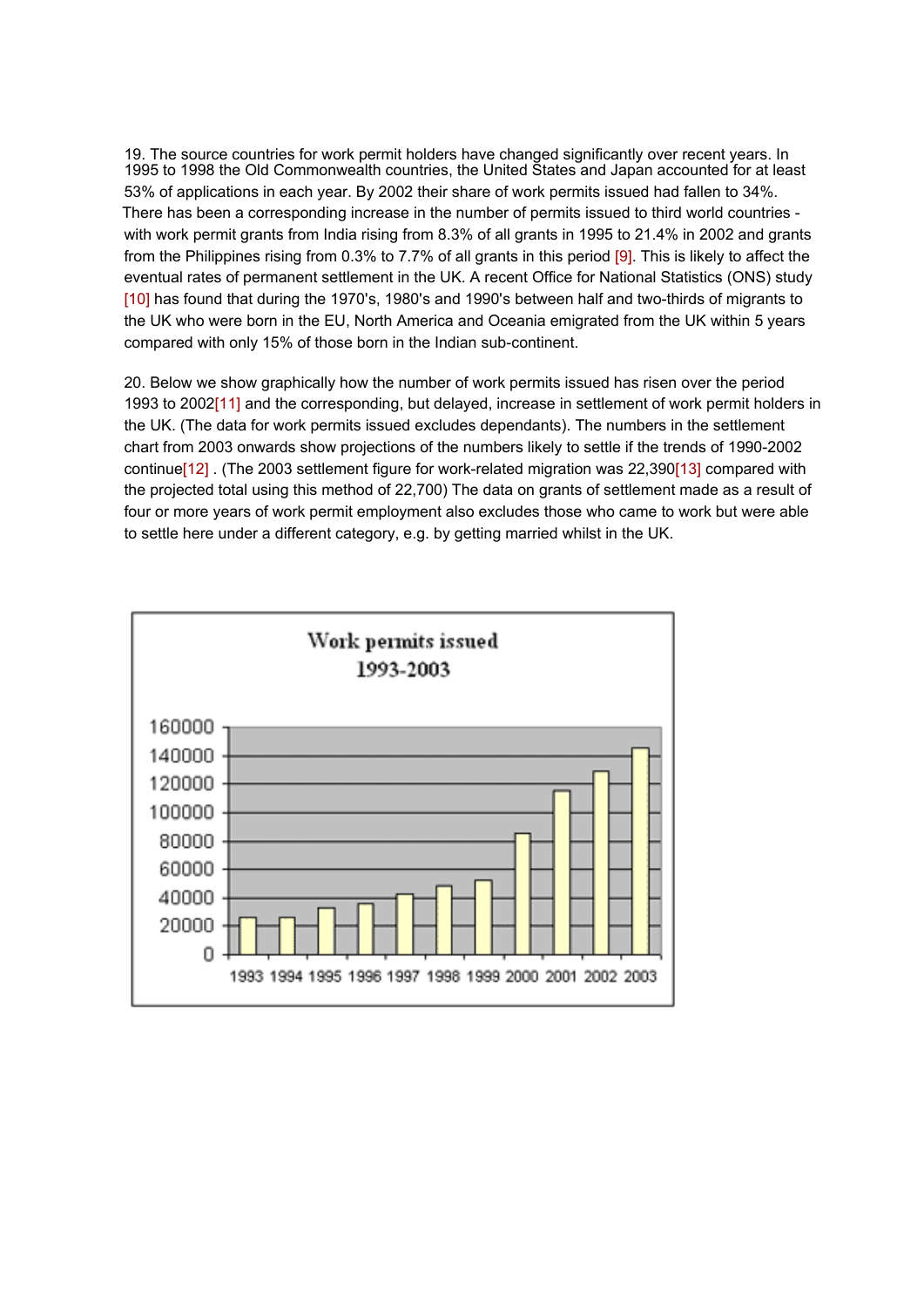

#### **The Seasonal Agricultural Workers Scheme (SAWS)**

21. SAWS originated immediately after the Second World War to allow for the movement of people across Europe to provide an additional source of labour in peak seasons. Participants are mainly students age 18 to 25. The scheme allows applicants to stay in the UK for up to 6 months. The scheme uses 'operators' (currently 7 in number) who recruit participants, allocate them to farms and ensure that they receive appropriate wages and conditions. As indicated in paragraph 1 the quota for SAWS was 10,000 throughout the 1990's, rose to 15,200 in 2001 and was set at 25,000 in 2003. The quota under this scheme has subsequently been cut to 16,250 to allow for the accession to the EU of Eastern European countries, from where many SAWS workers were drawn. In 2002, 19,372 came to work in the UK under SAWS. Just over 10,000 (51% of all participants) came from the countries which have recently acceded to the EU - so the cut in quotas is illusory - that is there will be a greater allowance in future years for people from outside the expanded EU than there was previously.

#### **The Sectors Based Schemes (SBS)**

22. The SBS was introduced in May 2003 to address perceived shortages in lower skilled occupations, initially in the food processing and hospitality sectors of the economy. The quotas for each scheme initially were 10,000 a year but this has now been cut to 7,500. Employers are invited to apply for permits on a first come first served basis. Permits are issued for up to 12 months to overseas employees who are aged 18 to 30. Permit holders are not allowed to bring their spouses or dependants and must leave the country when the permit expires. There is no effective check on their departure.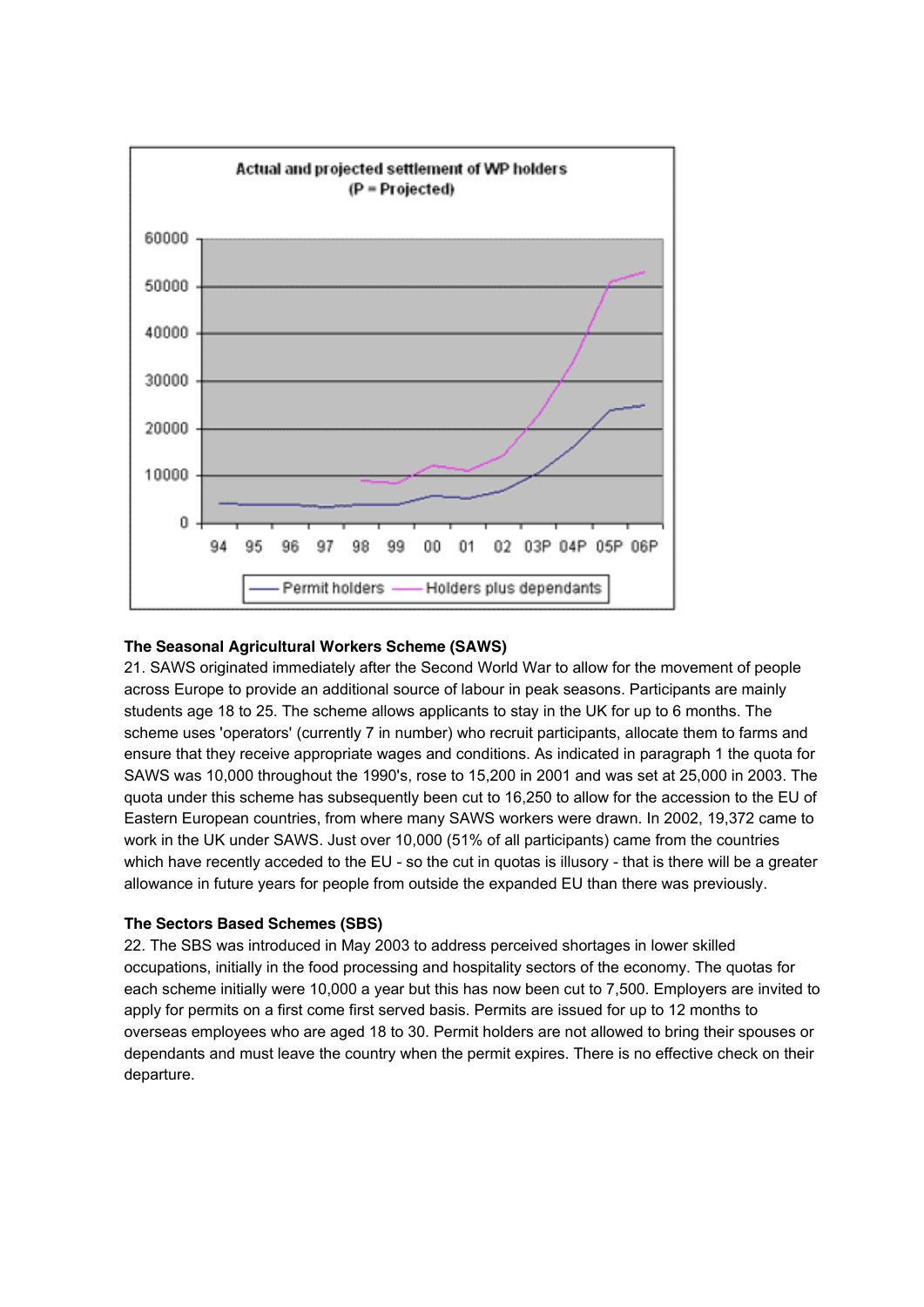## **The Highly Skilled Migrant Programme (HSMP)**

23. This scheme was launched in January 2002 to allow individuals with exceptional personal skills and experience to come to the UK - initially for one year with the expectation of permission to remain for a further 3 years after which right of settlement may be granted. No offer of employment is required before coming to the UK. The scheme operates on a points score system and applicants must be able to demonstrate that they will be able to continue their chosen career in the UK and also provide evidence that they score 75 points or more in five areas. Four of the areas are educational qualifications, work experience, past earnings and achievement in the chosen field. The fifth area of points is given to HSMP designated priority applications which is currently limited to GP's. Between January 2002 and June 2004 nearly 20,000 applications had been submitted and 6,363 had been approved.[14] As at 6 February 2005 Work Permits UK advise on their web-site that they are currently working on applications received on the 7th June 2004.

# **The Government's new proposals.**

24. In its policy document issued on 7th February 2005 the Home Office proposes that the various strands of student and work migration are brought together in a single framework. Within this there will be 4 tiers of work and study related migration.

25. Tier 1 covers the highly skilled - including doctors, engineers, finance experts and IT specialists. People in these categories will be able to come to Britain without a prior job offer.

26. Tier 2 covers the skilled which is defined as those who are educated to NVQ level 3 (A level) standards (the same standard as for the current work permits system). People within this category will require a job offer before coming to the UK and the sponsoring employer will have to demonstrate that they cannot fill the vacancy from the UK and EU. This latter requirement will be waived (as it is now) for shortage occupations.

27. Tier 3 covers the low-skilled. The government envisage that the current sector-based schemes will be phased out over time in the light of the additional workforce now available in Europe. New schemes may be introduced if additional needs are identified in future.

28. Tier 4 covers students and specialists such as visiting workers representing international companies who do not want to stay in the UK. It will also include the working holidaymakers scheme where 'the criteria will be tightened'.

29. Only tier 1 and tier 2 migrants will be allowed to settle in the UK. The qualifying period for this is to be extended from 4 to 5 years.

30. The government has announced that they will introduce a series of measures to try to ensure that the scheme is not abused by people staying in the country beyond their permitted time. For example:

- . migrants or employers will be required to deposit a financial bond if they are coming from a higher risk country. The bond would be forfeited if they do not leave at the end of their stay.
- . migrants from countries requiring visas will be finger-printed prior to coming to the UK by 2008.
- . migrants will be issued with resident permits which will act as ID cards.

31. It is proposed that visa applicants from high risk countries will be screened for tuberculosis prior to entry into the UK.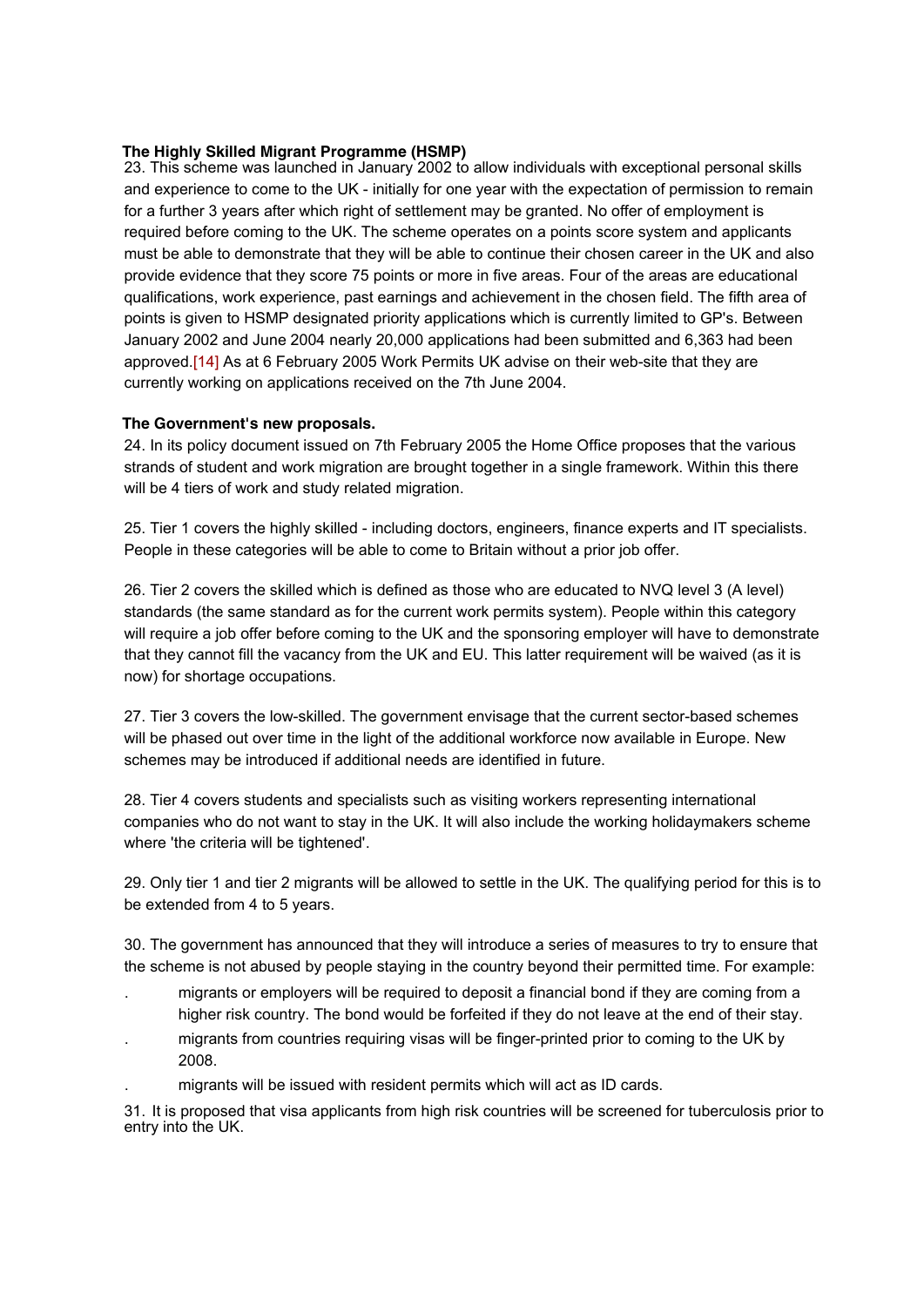## **Critique of existing system**

32. The Seasonal Agricultural Workers Scheme (SAWS) and Sector Based Scheme (SBS) arrangements are for unskilled labour and should have no long-term migration implications in so far as people admitted under these schemes only have limited (maximum 12 months) permission to stay in the UK. However, there are strong arguments against continuing with these schemes in the current environment:

- . There are no effective exit controls so, having become familiar with the UK, it would be possible, and quite likely, that migrants entering under these schemes will slip into the black economy and stay in the UK.
- . There should already be a pool of labour available to carry out these seasonal tasks in the expanded EU.
- . There is a pool of unskilled unemployed people, particularly in London where the hospitality sector is particularly strong, who should be able to fill the vacancies on offer.
- . Access of employers to a larger pool of unskilled labour is likely to drive down wages for UK unskilled workers - the most vulnerable section of the workforce.
- . Migrants who come to the UK for under six months will not pay UK tax. Generally they will not be entitled to benefit but they may use emergency medical services.
- . As the source of migrants moves further away from Europe there may be some health risks from migrants originating in countries with high rates of HIV, TB, Hepatitis and other communicable diseases.
- . There are 2 million economically inactive people in the UK who say that they wish to work. This includes I million currently on incapacity benefit.

33. The two other schemes, the Highly Skilled Migrants Programme (HSMP) and the main work permit system are intended to attract skilled migrants to the UK. HSMP attracts relatively few migrants and aims to select highly skilled migrants who will be of economic benefit to the UK. It therefore represents the basis for the type of scheme which Migration Watch believes could be beneficial to the UK. However, the very long timescales involved in processing cases points however to a system which is not working well in practice.

34. In contrast the main work permit system has serious flaws: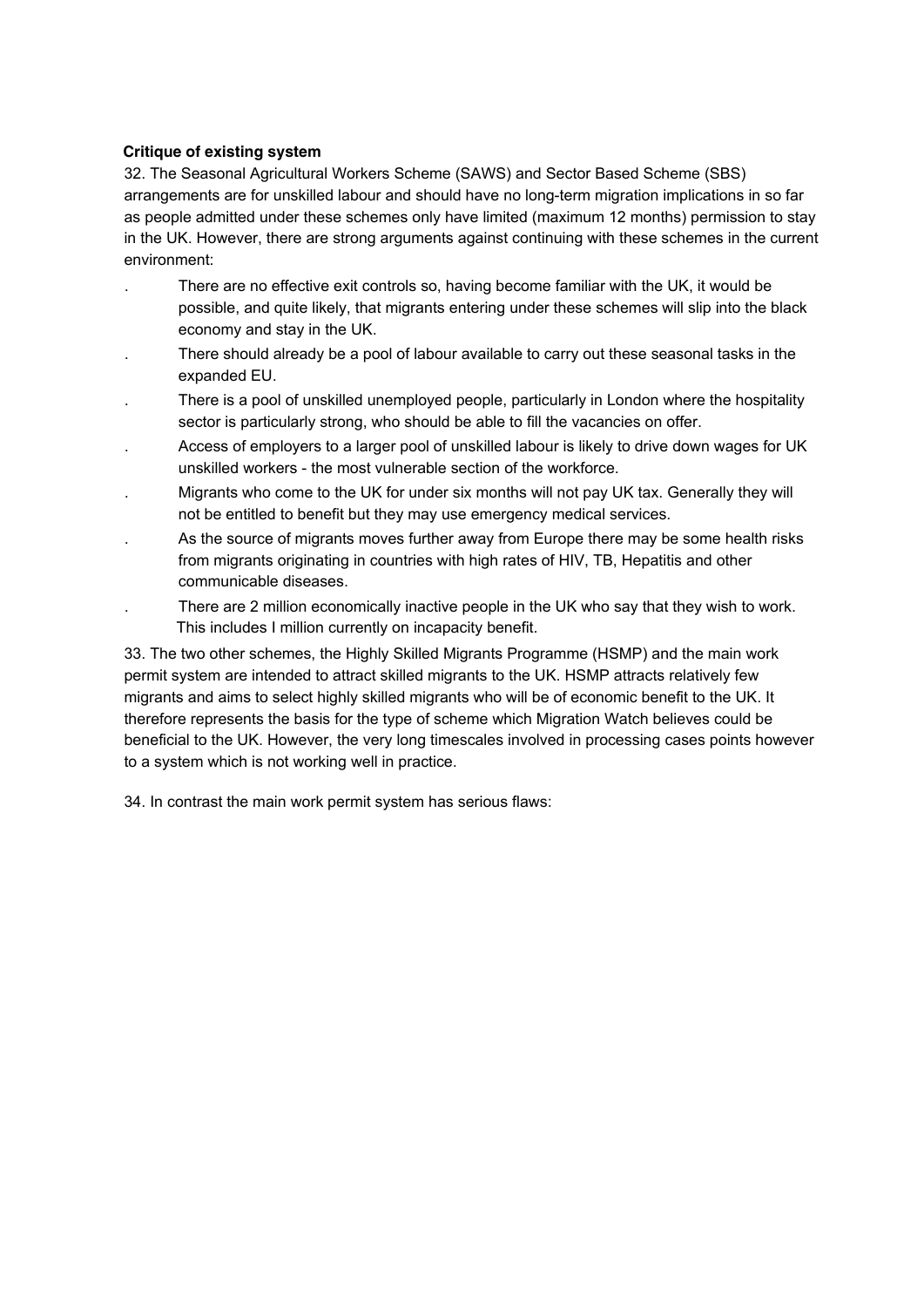- . It is now a source of significant long-term migration to, and settlement in, the UK. It will therefore add to population and infrastructure pressures - particularly on housing, transport, hospitals and schools.
- . It is entirely employer driven. The benefits of the system accrue to the employer (and to the immigrant). The infrastructure costs are borne by the UK taxpayer.
- . The employers' incentive to train, re-train and develop their existing staff is diminished.
- . Employment needs can change rapidly from a situation where there are a large number of vacancies to one where there is a surplus of labour. Overseas recruitment can amplify these trends. For instance, there is considerable anecdotal evidence that the large scale recruitment of IT staff from overseas led to unemployment of UK born IT staff and contractors as the IT market slowed down.
- There is at present a presumption that settlement will be allowed. The short-term needs of an employer therefore effectively dictate a major strand of the immigration policy for the UK with no input or control through the political system and with no consideration of the many issues surrounding population policy for the UK. The changes announced by the government do not appear to address this serious weakness in the system.
- . Checking of applications is extremely quick and, given the numbers of applications involved, must be fairly rudimentary. There is also little post-entry control. Overall we have a system which is a major route for immigration to the UK, and therefore of crucial importance, but which is treated as a relatively trivial administrative task.
- . Work permit holders do have access to the benefits system in the UK. In particular they may use the public health system fully but there is no health screening before they enter the country.

### **Critique of new proposals**

35. The proposed winding-down of the sector-based schemes is sensible in light of the expansion of the EU. Such schemes did not allow participants to settle in the UK but there was a danger that, with the lack of embarkation controls, they may have stayed here illegally.

36. Pre-entry screening for tuberculosis for migrants from high-risk countries is welcome (and overdue). This screening should be extended to cover other infectious diseases - particularly AIDS.

36. The proposals to tighten up on overstayers by use of bonds, biometrics and resident permits is also sensible and should help to cut down on abuses of the system.

37. However, the rest of the new arrangements are, in essence, a repackaging of the current schemes. In particular, tier 1 and tier 2 migrants almost entirely replicate the current arrangements covered by the highly-skilled migrants programme (HSMP)and by the main work permits system. The system will still be employer driven, there will be no limits on numbers (a fact acknowledged by the Home Secretary on BBC Newsnight on 7th February, 2005) and there will be no restrictions on settlement for these tiers. Like his predecessor David Blunkett, the new Home Secretary, Charles Clarke, sees 'no obvious upper limit to migration' [15]

38. The proposals are extremely vague as to how a points system will be applied. It is hard to see that it will, in practice, make any difference at all. Furthermore, the absence of an overall limit means